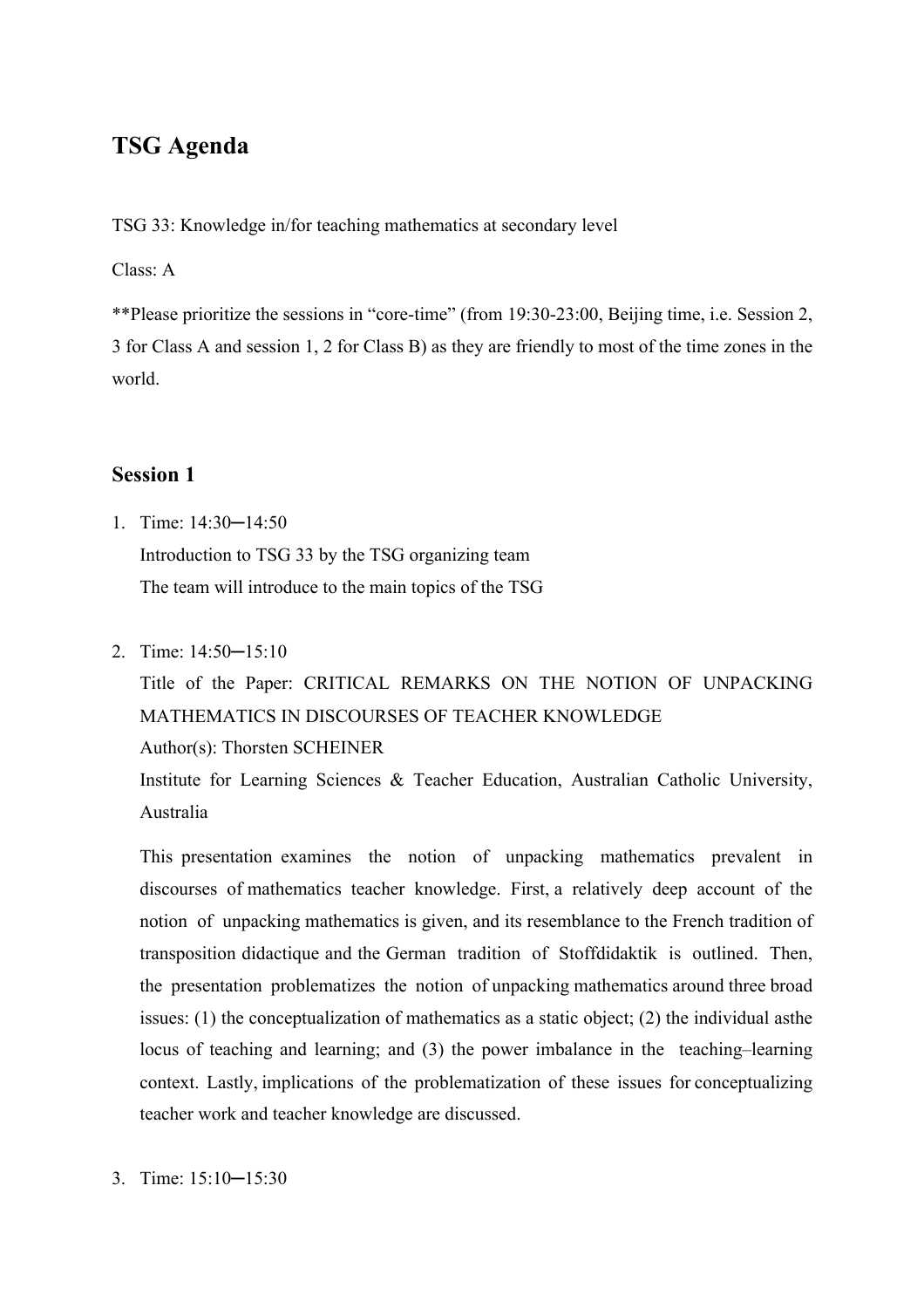Title of the Paper: WHAT SUBJECT MATTER KNOWLEDGE DO CHINESE IN-SERVICE JUNIOR MIDDLE SCHOOL TEACHERS LACK? Author(s): Dandan SUN

School of Mathematical Sciences, East China Normal University, China

This study aims to identify what subjective matter knowledge Chinese in-service junior middle school teachers lack. 82 Chinese in-service junior middle school teachers were asked to formulate three questions about the mathematics that they find most confusing. The teachers' questions are coded deductively according to the framework of mathematical knowledge for teaching (MKT), more specifically, subjective matter knowledge (SMK). The result shows that teachers mostly lack specialized content knowledge (SCK). To gain further insight on which SCK the teachers are lacking,

some of the questions are coded inductively. Based on the data, SCK can be divided into 6 subcategories: origin of knowledge; understanding of concepts; the rationality of rules; principle of procedure; proof of propositions, structure of the subject, the first two of which need to be paid more attention.

#### 4. Time: 15:30─15:40

Title of the Paper: ASSESSING THE RELATIONSHIP BETWEEN TEACHERS' KNOWLEDGE AND CLASSROOM PRACTICES IN THE USE OF ICT IN THE SECONDARY MATHEMATICS CLASSROOM

Author(s): Mailizar MAILIZAR

Universitas Syiah Kuala, Banda Aceh, Indonesia

This study aimed to examine the relationship between teachers' knowledge and their classroom practices in the use of ICT in the secondary mathematics classroom. It employed an explanatory mixed-method whereby both quantitative and qualitative approaches for data collection were undertaken sequentially. The study was conducted in Indonesia in which 341 upper secondary mathematics teachers participated in the quantitative phase, and ten of them got involved in the qualitative phase. The findings reveal a significantly positive correlation between teachers' knowledge and their classroom practices in ICT use. In further detail, the findings show that the correlation between teachers' knowledge of ICT use in teaching and their classroom practices is stronger than the correlation between teachers' knowledge of ICT and their classroom practices. It is suggested that teachers'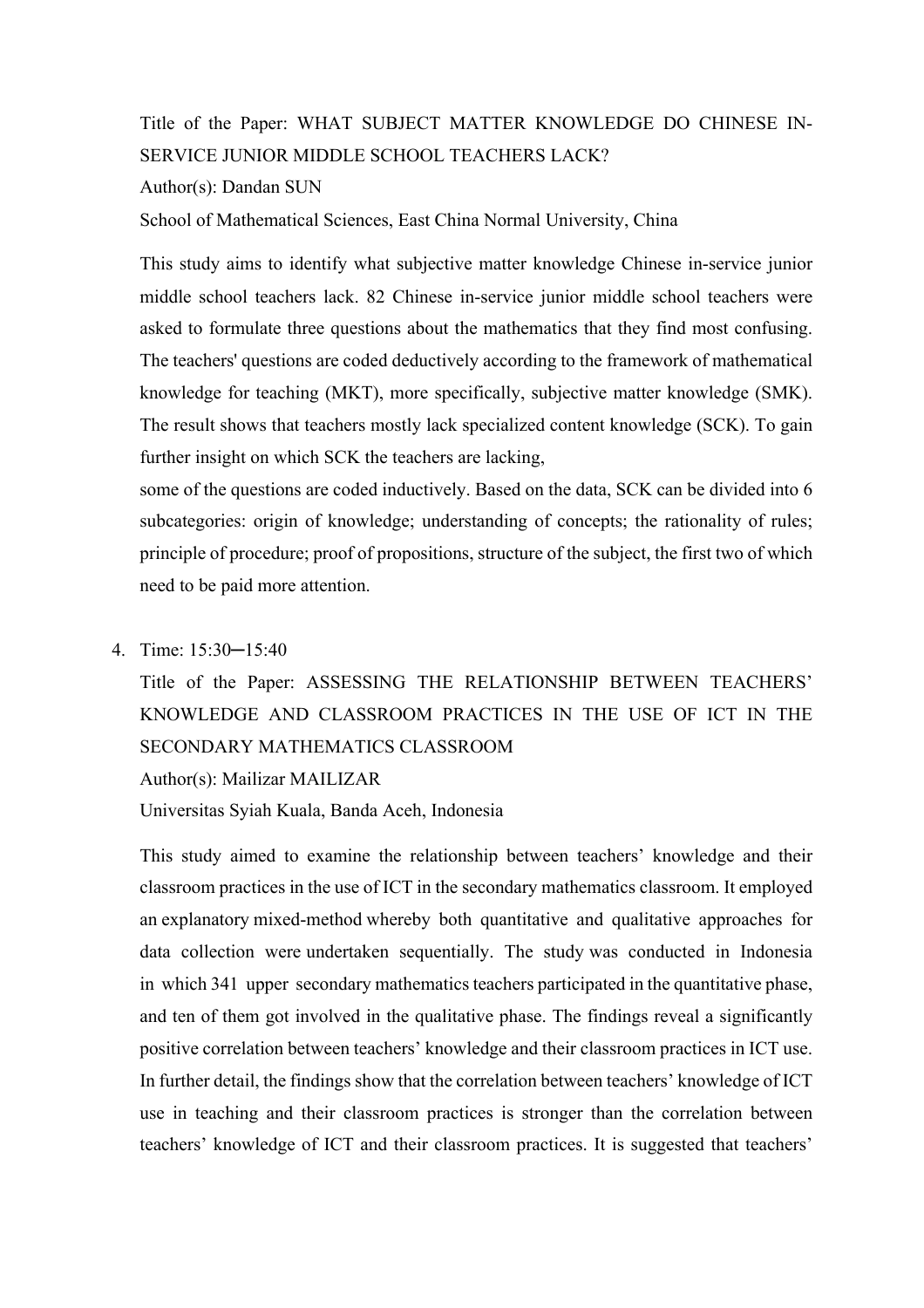knowledge of ICT use in teaching plays a more significant role than teachers' knowledge of ICT in the integrating of ICT in the classroom.

5. Time: 15:40─15:50

Title of the Paper: NUMBER SENSE OF TEACHERS IN DIFFERENT SCHOOL LEVELS

Author(s): Rahmah JOHAR, Munirah Ghazali, Mailizar & Suci Maulina Universitas Syiah Kuala & Universiti Sains, Malaysia

Number sense is essential in mathematics but, it has not received much attention. A number of studies reported Indonesian students' number sense ability remains insufficient. On the other hand, research on Indonesian teachers' number sense is still limited. This study aims to investigate Indonesian primary and secondary teachers' number sense and describe their number sense strategies. A test, consisting of five questions adapted from Alsawaie (2012) was administered to 33 primary school teachers (PSTs), 25 junior high school teachers (JHSTs) and 39 senior high school teachers (SHSTs) for at most 15 minutes. Their answers were analyzed descriptively. The findings showed that the PSTs' number sense is lower than the JHSTs' and SHSTs'. However, the percentages of JHSTs and SHSTs who possessed good number sense were also relatively small. One implication from this study is the need to improve mathematics curriculum for primary and secondary schoolteachers.

6. Time: 15:50─16:00

Title of the Paper: ARTS INTEGRATED PEDAGOGY FOR MEANINGFUL MATHEMATICS TEACHING AND LEARNING Author(s): Binod Prasad PANT, Bal Chandra Luitel & Indra Mani Shrestha Kathmandu University, Nepal

In Nepal, teaching Mathematics has been guided by the notion of transferring knowledge and skills from teachers to students. The overemphasis on "rule-centric" approach of mathematics teaching and the focus on pre-defined algorithms as the ultimate way of solving mathematical problems since the yearly years of schooling have been creating problems in school level mathematics. In this context, the authors argue that students should learn the real-world mathematical problems through the various artistic ways of knowing. The arts integrated pedagogy is an innovative pedagogical approach which offers better alternative as an integrated and interdisciplinary approach to learning that encourages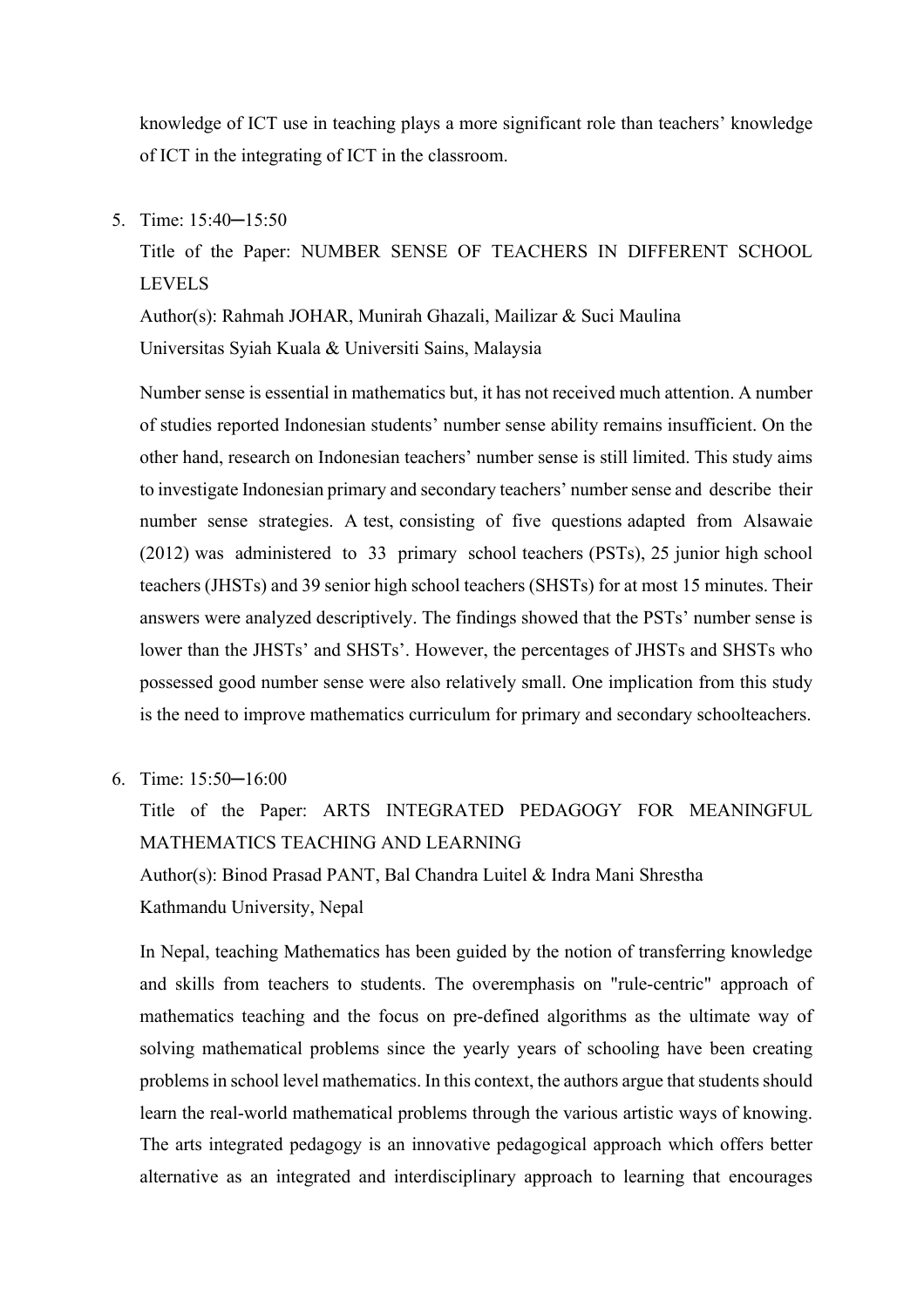students to think more broadly and critically about the real-world problems. The paper, as a part of ongoing PhD study of the first author, focuses on the needs and usefulness of arts integrated pedagogy in Nepali context to make mathematics teaching more meaningful for producing creative and critical citizens. This paper is useful for mathematics teachers, teacher educators and researchers who argue on arts integration in mathematics teaching.

7. Time: 16:00─16:10

Title of the Paper: UNCOVERING MATHEMATICS TEACHING KNOWLEDGE OF OUT-OF-FIELD MATHEMATICS TEACHERS Author(s): Achmad NIZAR, Merrilyn Goos, Niamh O'Meara & Ciara Lane University of Limerick, Ireland

Recently, the phenomenon of out-of-field (OOF) mathematics teachers has been highlighted worldwide. Some studies show that several countries such as Ireland, Indonesia, Australia, United States, England, South Africa, Korea, Germany, or Israel tend to assign OOF teachers rather than qualified mathematics teachers in implementing their mathematics lessons. This article aims to expose the phenomenon of OOF teachers of mathematics based on findings from TIMSS 2015, PISA 2012, and TEDS-M 2008 while also highlighting challenges and strategies in uncovering the mathematics teaching knowledge among OOF teachers of mathematics.

8. Time: 16:10─16:20

Title of the Paper: A STUDY OF SRI LANKA'S PRE-SERVICE MATHEMATICS TEACHERS' PEDAGOGICAL CONTENT KNOWLEDGE Author(s): G.M. WADANAMBI & Frederick K.S. Leung Nilwala National College of Education; Sri Lanka & The University of Hong Kong

The purpose of this study is to investigate the pedagogical content knowledge (PCK) of pre-service mathematics teachers in Sri Lanka. A questionnaire consisting of PCK items was employed to collect data from a cohort of pre-service mathematics teachers enrolled in a three-year pre-service teacher education program at National Colleges of Education (NCoEs) in Sri Lanka. The results suggest that the participants need more learning opportunities to improve their PCK regarding both knowledge of teaching (KOT) and knowledge of students thinking (KOS).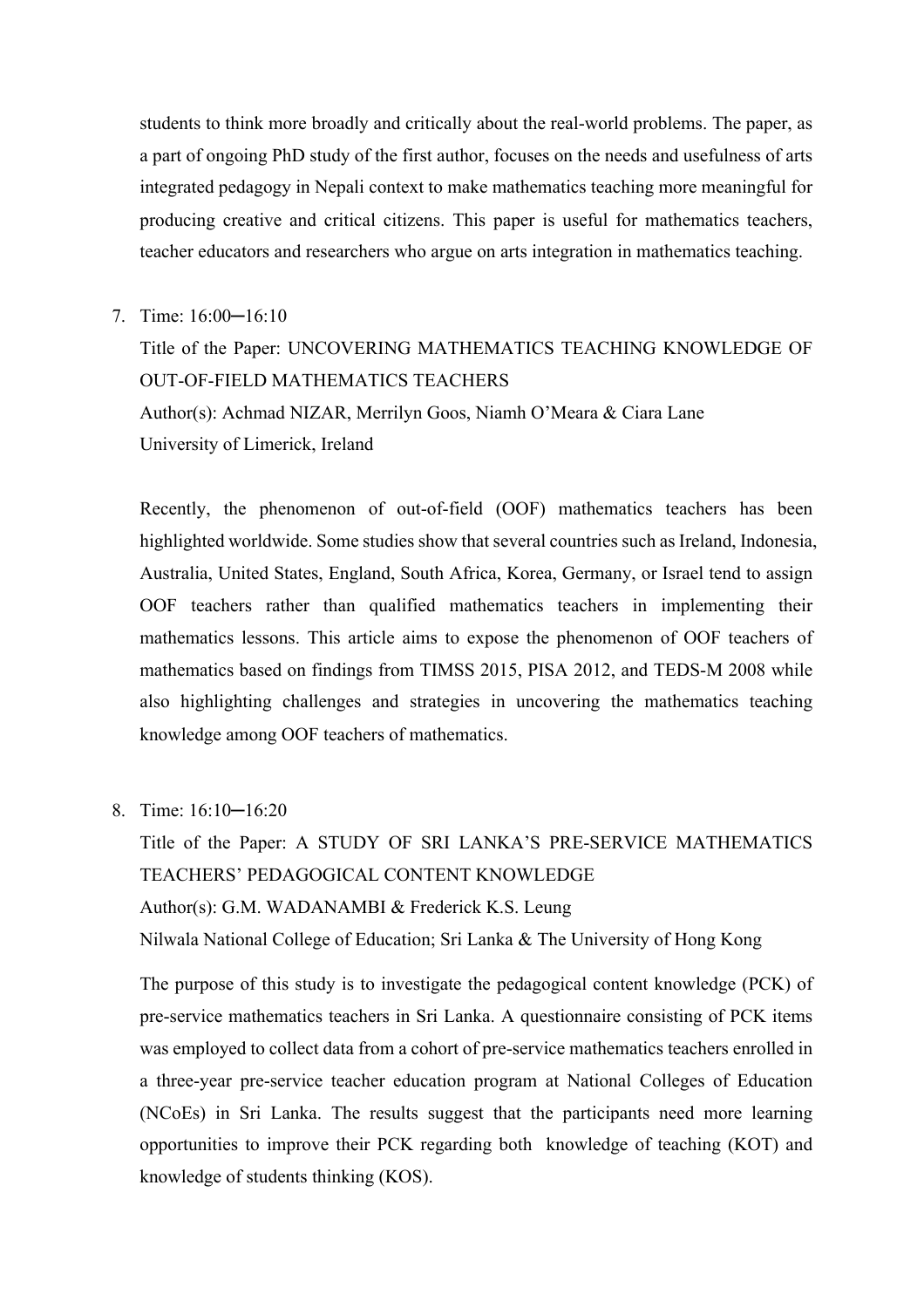#### 9. Time: 16:20─16:30

Time for Discussion by the TSG organizing team

………………………………………….

## **Session 2**

- 1. Time: 19:30─19:40 Introduction to session 2 TSG 33 by the TSG organizing team
- 2. Time: 19:40─20:00

Title of the Paper: INTERWEAVING MATHEMATICS-NEWS-SNAPSHOTS IN CLASS: IMPLICATIONS FOR TEACHERS' HORIZON CONTENT KNOWLEDGE Author(s): Ruti SEGAL, Atara Shriki, Boaz Silverman, Nitsa Movshovitz-Hadar Oranim Academic College of Education, Kibbutzim College of Education, Technion –I.I.T, Israel

In this paper, we bring results from a longitudinal study that examined the development of teachers' Mathematical Knowledge for Teaching (MKT) after interweaving mathematical news from contemporary mathematics in their teaching. In particular, we focus on: mathematical Horizon Content Knowledge (HCK), Specialized Content Knowledge (SCK), and Knowledge of Content and Students (KCS). Six high-school teachers were provided with a series of ready-to-deliver Mathematics-News-Snapshots. They exposed them once a month over three years of high school to the same group of students (grades 10-12). Our findings indicate that teachers' involvement in the project gradually developed their SCK, KCS and HCK. The findings related to the development of their HCK, indicate that there are two types of HCK: (i) personal HCK held by an individual math teacher; (ii) enacted HCK, on which teachers draw when planning or teaching lessons. These two types intertwine and nurture each other.

3. Time: 20:00─20:20

Title of the Paper: COMPARING GERMAN AND SLOVAK TEACHERS' KNOWLEDGE OF CONTENT AND STUDENTS RELATED TO FUNCTIONS Author(s): Veronika HUBEŇÁKOVÁ, Ute Sproesser & Ingrid Semanišinová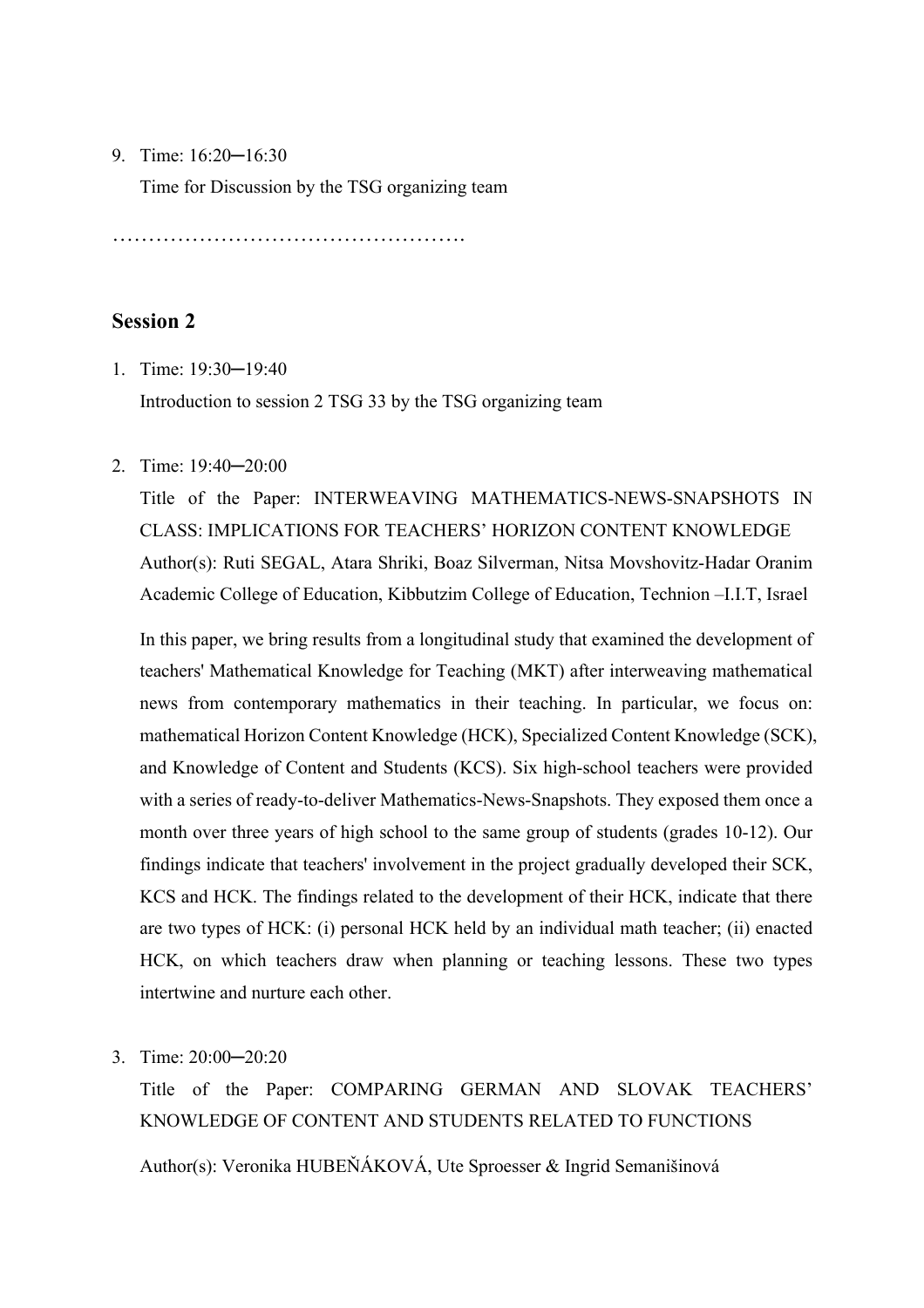#### Pavol Jozef Safarik University in Košice, Ludwigsburg University of Education

A crucial aspect of learning about (linear) functions is being able to change between graph and equation. Common German and Slovak textbooks propose different procedures for these representational changes. Within a sample of 49 German and 56 Slovak teachers, we analyzed if these different procedures can also be observed in the teachers' corresponding knowledge of content and students, i. e. if the teachers expected different student strategies and errors. The results confirm this assumption and emphasize the importance to consider this teacher's knowledge in a country-specific way and to be careful when comparing such knowledge of teachers from different countries.

### 4. Time: 20:20─20:30

Title of the Paper: A FOCUS ON THE SPECIFICITIES OF TEACHERS' KNOWLEDGE FOR IMPROVING TEACHER EDUCATION: THE CASE OF THE MTSK CONCEPTUALIZATION Author(s): Miguel RIBEIRO, Marlova Caldatto, & Milena Policastro State University of Campinas – UNICAMP, Brazil; Federal Technological University of

Paraná – UTFPR, Brazil

Teachers' knowledge impacts teachers' practices, and consequently, the improvement of students' learnings and results. It's thus, crucial to discuss deeper understand the content of such knowledge and how it is understood and the foci of its development in different contexts in order to enrich the proposals for teacher education. This paper discusses some potentialities (and constrains) of using the Mathematics Teacher's Specialised Knowledge (MTSK) conceptualization in and for analyzing two mathematics teacher education contexts – initial and continuous – with two different approaches – documental analysis and case study. Results reveal the MTSK as a powerful methodological tool for characterizing teachers' knowledge even in contexts designed within other backgrounds.

5. Time: 20:30─20:40

Title of the Paper: THE INFLUENCE OF TEACHING EXPERIENCE ON MATHEMATICAL TEACHER CONTENT KNOWLEDGE AT MIDDLE SCHOOL LEVEL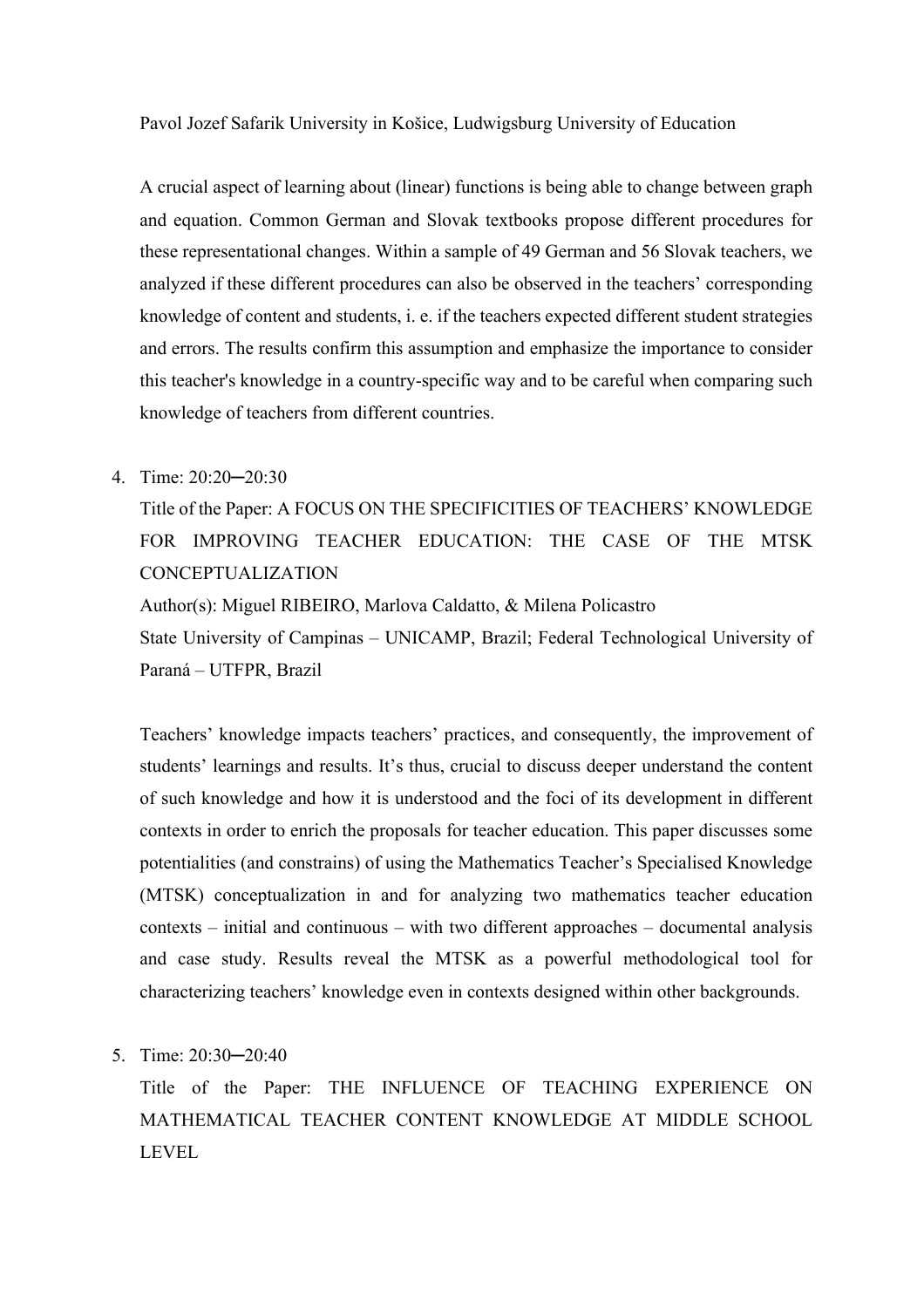Author(s): Maria D. CRUZ QUIÑONES, Mourat Tchoshanov, Héctor Jesús Portillo Lara, Carlos Paez & Rocio Gallardo

Universidad Autónoma de Cd. Juárez, University of Texas at El Paso, Navajo Technical University

The intent of this study was to examine the mathematical teacher content knowledge of Mexican teachers. Teachers (n=64) from 7-9 grades in Mexico were tested using the teacher content knowledge survey. This survey measures the three cognitive types of teacher content knowledge. Cognitive type 1 is the knowledge of facts and procedures. Cognitive type 2 refers to the knowledge of concepts and connections. The cognitive type 3 is the knowledge of model and generalizations. An examination of each cognitive type of content knowledge and the overall TCKS score as they related to years of teaching experience is presented. Findings show that teaching experience is strong correlated with the mathematical teacher content knowledge concerned to the knowledge of facts and procedures

6. Time: 20:40─20:50

# Title of the Paper: IMPLEMENTATION OF EIGHT TEACHING PRACTICES FOR TEACHING PROBLEM SOLVING

Author(s): Sarah SPARKS, Alees Lee, Katie Morrison, Gulden Karakok University of Northern Colorado

The purpose of this paper is to describe an implementation of the eight mathematics teaching practices outlined in the Principles to Actions in a weeklong Math Teachers' Circle summer workshop, a problem-solving focused professional development model for middle school teachers. Participants worked on solving challenging mathematics problems and discussed different solution strategies as well as shared what they noticed from the eight teaching practices as learners during problem-solving sessions. The subsequent sessions focused on having participants make connections to their teaching of problem solving through task designing and lesson planning activities. Our qualitative research study explored the ways in which emphasizing the eight teaching practices during daily problem-solving sessions assisted participants' transition from engaging with mathematics as learners to planning problem solving lessons as teachers. One group of participants' tasks and lesson plans analysis indicated a need to unpack the meaning of productive struggle in teaching of problem solving.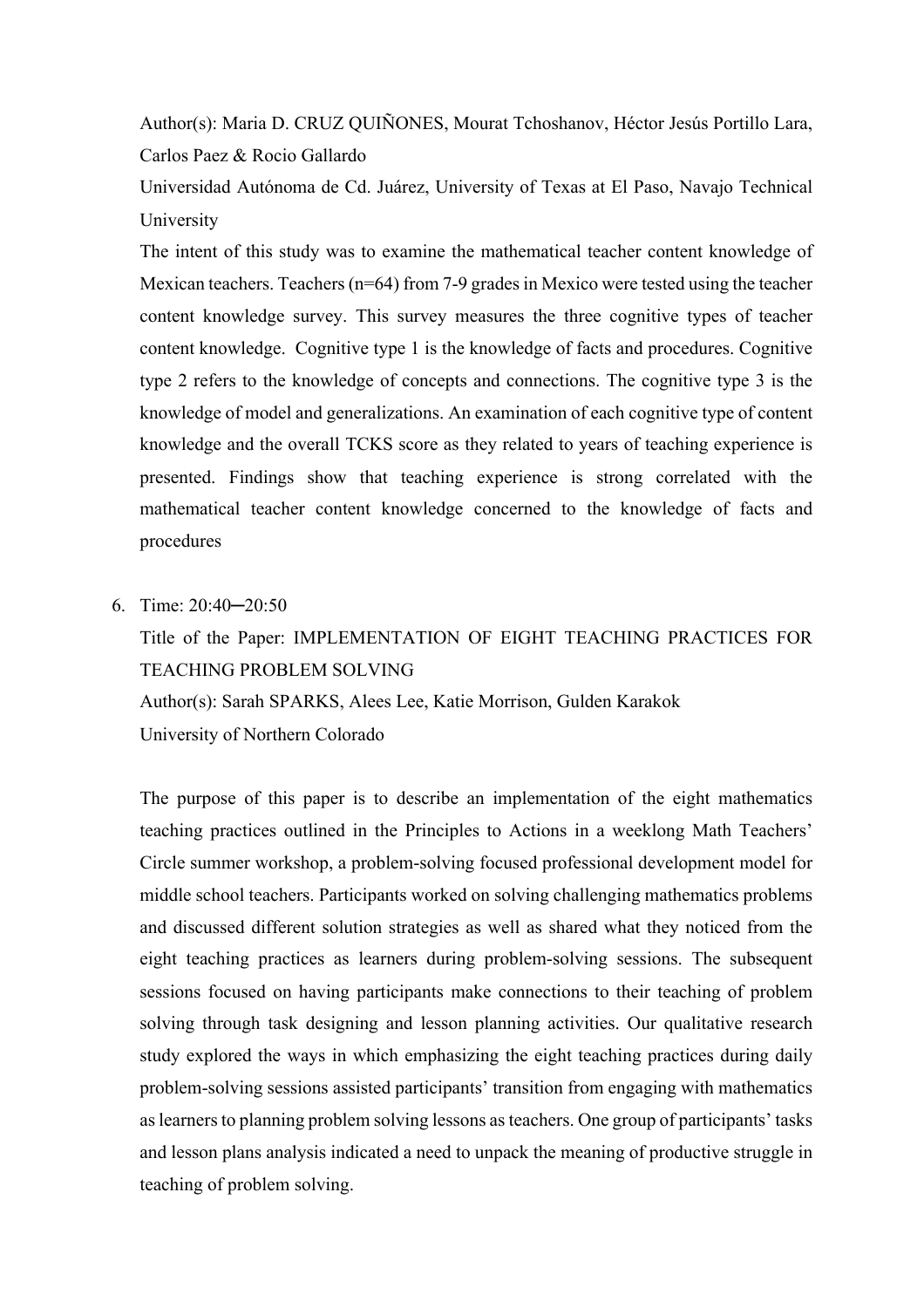#### 7. Time: 20:50─21:00

Title of the Paper: TEACHER'S MATHEMATICAL KNOWLEDGE IN SOLVING A SYSTEM OF LINEAR EQUATIONS. A CASE STUDY Author(s): David Alfonso PÁEZ, Cesar Martínez Hernández, Daniel Eudave Muñoz & Teresa de J. Cañedo Ortiz CONACyT, Universidad de Colima, & Universidad Autónoma de Aguascalientes

The aim of this paper is to show the mathematical knowledge that a teacher reveals when solving systems of linear equations in two variables. We report a case study of a Mexican teacher, teaching mathematics even when his professional profile is not related. Two class sessions were videotaped in order to promote a reflection on his teaching practice. Results show this teacher has basic knowledge related to finding the values that satisfy a system of linear equations, which may produce conceptual and epistemological obstacles to students; results also show that he lacks mathematical arguments to determine and justify if a system of linear equations can be solved.

…………………………………………

### **Session 3 (717B)**

1. Time: 14:30─14:40

Introduction to session 3 TSG 33 by the TSG organizing team

2. Time: 14:40─15:00

Title of the Paper: A PRESERVICE SECONDARY MATHEMATICS TEACHER'S SPECIALIZED KNOWLEDGE: THE CASE OF LIMIT Author(s): Rüya SAVURAN & Mine Işıksal-Bostan Middle East Technical University; Turkey

This study examines the mathematical knowledge of preservice secondary teachers from the perspective of Mathematical Teachers' Specialized Knowledge (MTSK) regarding the concept of limits. For this aim, it was focused on knowledge of topics including the dimensions of properties and its foundations, phenomenology and application, mathematical procedures and representation systems. The research method was a single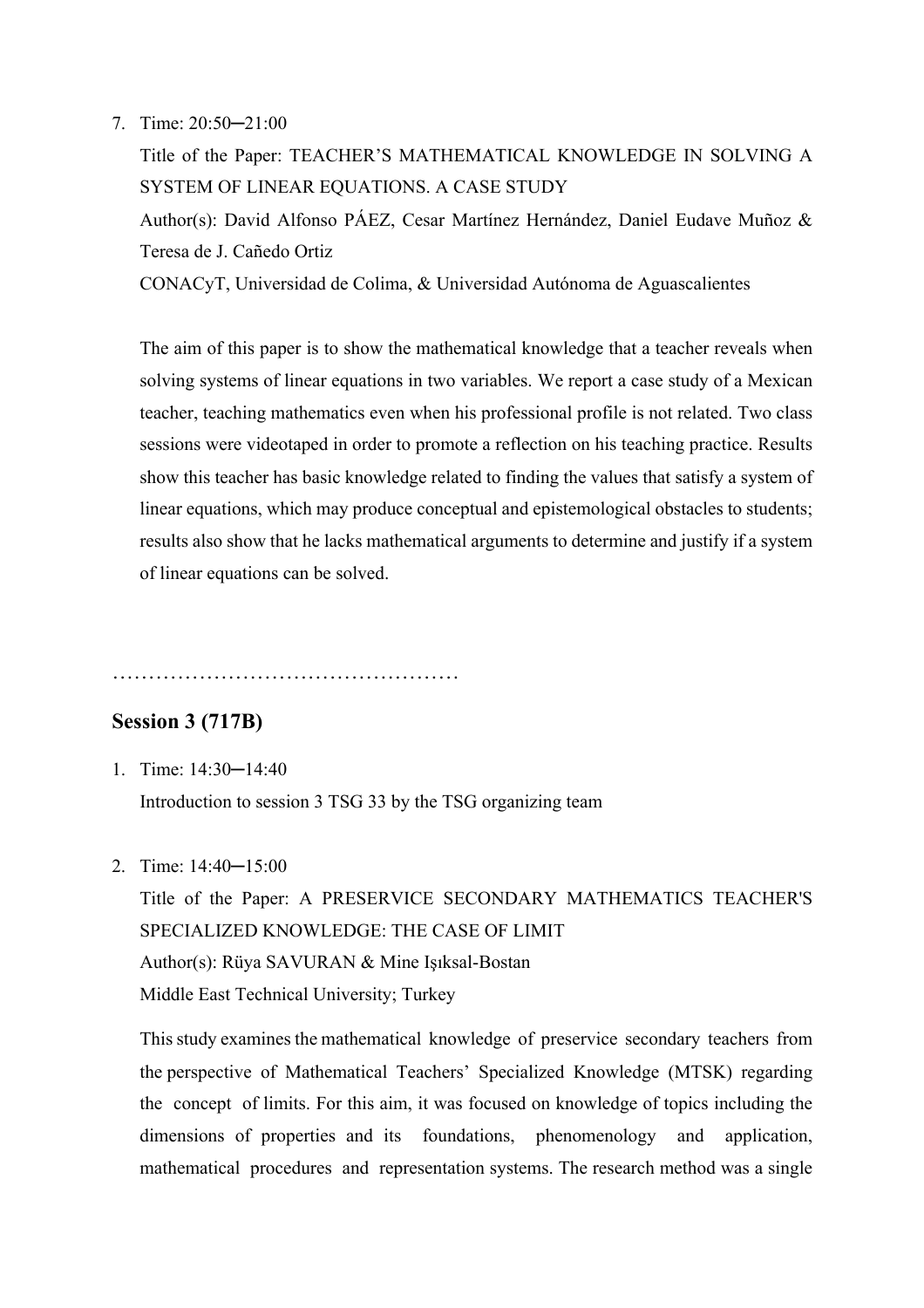case study and the data collection tool was a task-based interview prepared by the researcher considering the literature. The study contributes to the development of the subdomain of MTSK model for the mathematics education research in terms of its practicality.

#### 3. Time: 15:00─15:20

Title of the Paper: WHAT DO TEACHERS LEARN ABOUT WHAT MATHEMATICS IS IN ACADEMIC MATHEMATICS COURSES? Author(s): Anna HOFFMANN & Ruhama Even Weizmann Institute of Science, Israel

This study investigates the contribution of academic mathematics courses to teacher learning about the discipline of mathematics. Analysis of interviews with 11secondary school mathematics teachers, who graduated from a master's program that included a strong emphasis on academic mathematics studies, identified references of contribution to seven topics that can be grouped into three aspects of knowledge about the discipline of mathematics: (1) essence, (2) doing, and (3) worth. Two additional topics related to knowledge about the discipline of mathematics were mentioned by the teachers, but not with reference to contribution of their academic studies. Each of the three aspects was addressed by all or almost all the teachers. However, the number of teachers that addressed each topic varied considerably among and within aspects.

4. Time: 15:20─15:40

Title of the Paper: HIGH-SCHOOL MATHEMATICS TEACHER'S HORIZON CONTENT KNOWLEDGE: A CASE STUDY Author(s): Yi-An CHO

National Hsin Chu Senior Industrial Vocational School, Taiwan

This study combines qualitative case study data with task analysis to explore an experienced high-school mathematics teachers' horizon content knowledge (HCK). Using systematic classroom observations and the follow-up interviews, this research explores teachers' HCK that exemplify a kind of elementary perspective on advanced knowledge, which complements to a higher perspective on elementary mathematics. Furthermore, HCK could be seen as a reciprocal pathway between the advanced mathematical knowledge and elementary mathematical perspectives.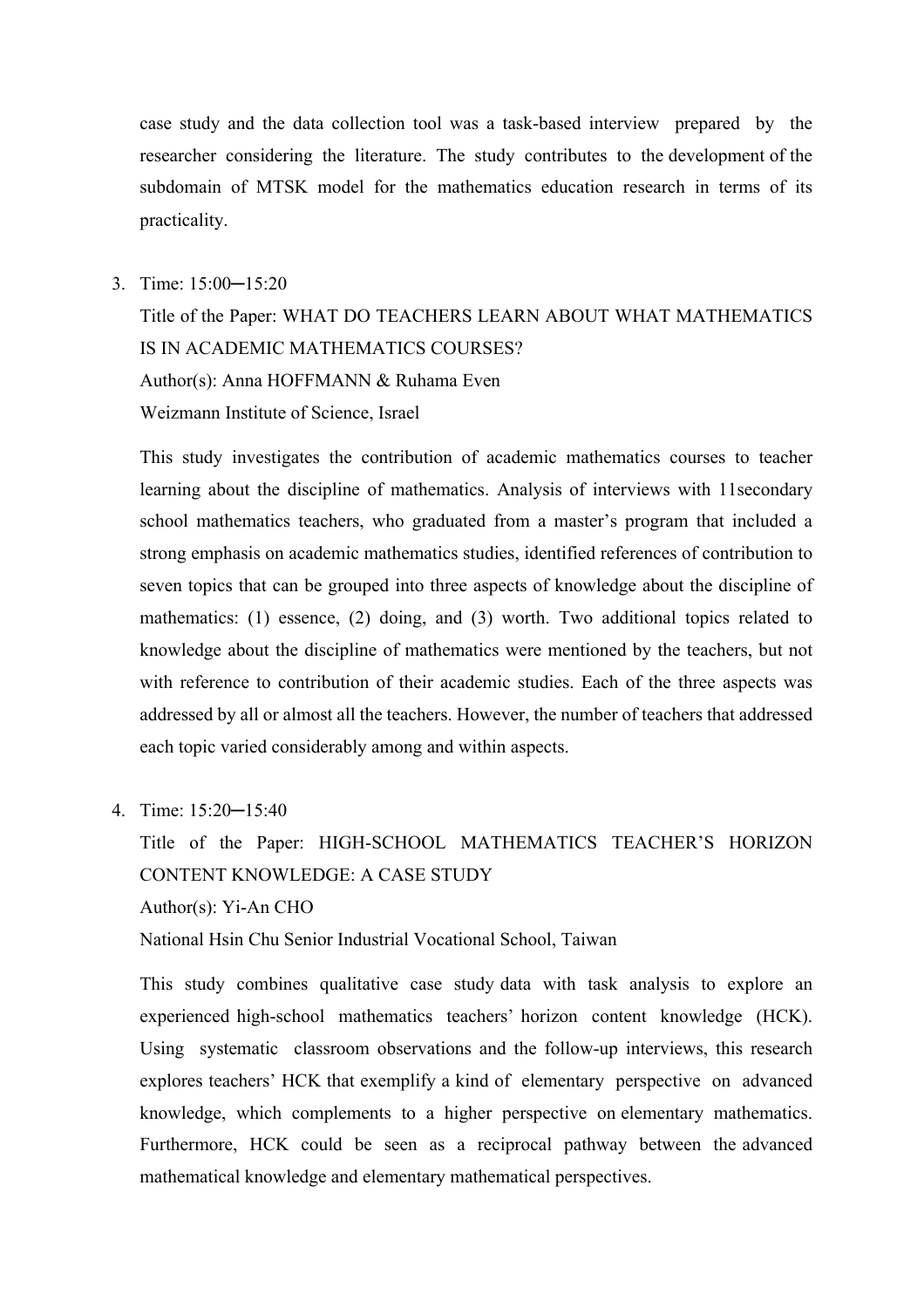#### 5. Time: 15:40─15:50

Title of the Paper: MATHEMATICAL QUALITY OF GEOMETRY INSTRUCTION OF A NOVICE HIGH SCHOOL TEACHER IN TERMS OF RICHNESS OF MATHEMATICS Author(s): Fatma ASLAN-TUTAK & Buket Semercioglu Kapcak Bogazici University, Turkey

The aim of this study is to examine the quality of geometry instruction of a novice high school mathematics teacher in terms of richness of mathematics and the factors that affect her instruction. The quality of the geometry instruction of a participant who is first year mathematics teacher is aimed to be examined.

6. Time: 15:50─16:00

Title of the Paper: INVESTIGATION OF PRESERVICE MATHEMATICS TEACHERS' TRANSLATIONS AMONG MULTIPLE REPRESENTATIONS Author(s): Zeynep PEHLIVAN & Fatma Aslan-Tutak Achmad Bogazici University & Bogazici University

Algebraic thinking is a cohesive thread of exploring mathematical relationships, formulating generalizations and reasoning and connecting of multiple representations. This article strongly emphasized preservice high school teachers' patterns of behavior that elicits algebraic thinking while translation process is required between graphical representation and model representation. For this purpose, explanatory research design was implemented. Semi-structured and video-recorded interviews with two preservice teachers who recruited according to their relatively different positions in the study constituted the main data sources of this study. The findings demonstrated participating preservice high school mathematics teachers' relatively weak conceptual understanding on the concept of functions and difficulties with coordinating and interpreting dependent and independent variables. These results may indicate importance of addressing translations among multiple representations in functions during preservice teacher education.

7. Time: 16:00─16:10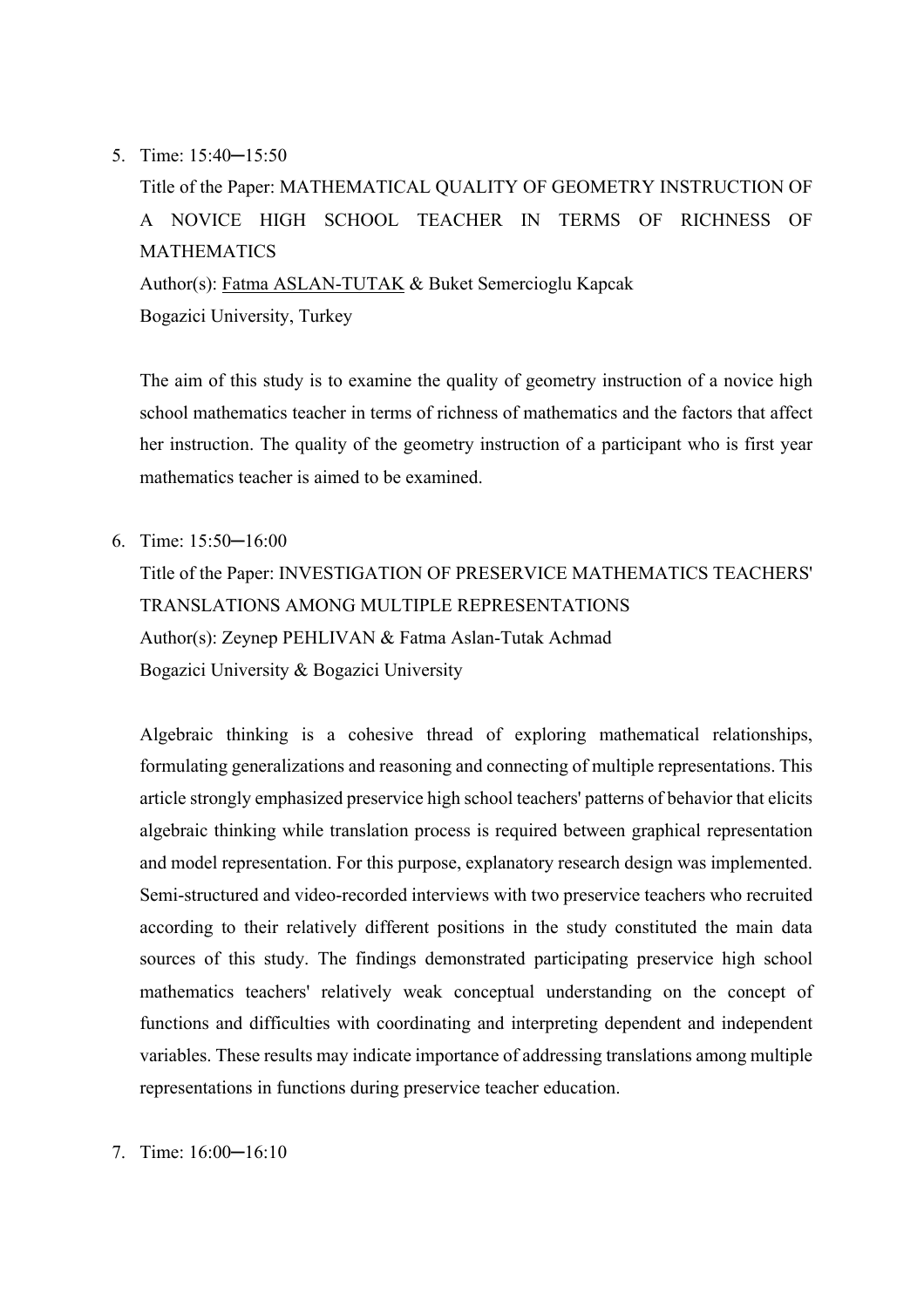## Title of the Paper: PRESERVICE SECONDARY SCHOOL TEACHER'S ERRORS WHEN TRANSLATING BETWEEN REPRESENTATIONS

#### Author(s): Florence Thomo MAMBA

Mathematics and Statistics Department, University of Malawi-Polytechnic

This qualitative study investigated a preservice secondary school teacher's misconceptions when translating between representations. Data were generated using an open ended paper and pencil test and interviews. I analysed the data using thematic analysis. Results indicate the preservice teacher formulated an inequality instead of equation when translating a word problem and formulated expressions instead of equations from a graph. These results suggest that errors might be transitional from teachers to their students unless the Mathematics teacher educator intervenes pedagogically.

#### 8. Time: 16:10─16:20

Title of the Paper: INFLUENCE OF EVERYDAY EXPERIENCE ON PRE-SERVICE TEACHERS SUBJECT MATTER KNOWLEDGE OF FUNCTIONS Author(s): Miroslawa SAJKA Pedagogical University of Cracow, Institute of Mathematics

Every human being experiences movement. The analysis and description of movement is a subject of mathematics and physics education, therefore it is crucial also in the context of mathematics teachers' subject matter knowledge. The paper shows however, that in the light of preliminary research with the use of eyetracking methodology, pre-service mathematics teachers' elementary skills in this matter are insufficient. One of the reasons for this is the influence of everyday experience where the graph of a function is unconsciously confused with a movement trajectory. The conclusion can be drawn that there is a need to provide a specially designed training for pre-service mathematics teachers to overcome such obstacles and work on developing teachers' discipline of thinking.

#### 9. Time: 16:20─16:30

Time for Discussion by the TSG organizing team

…………………………………………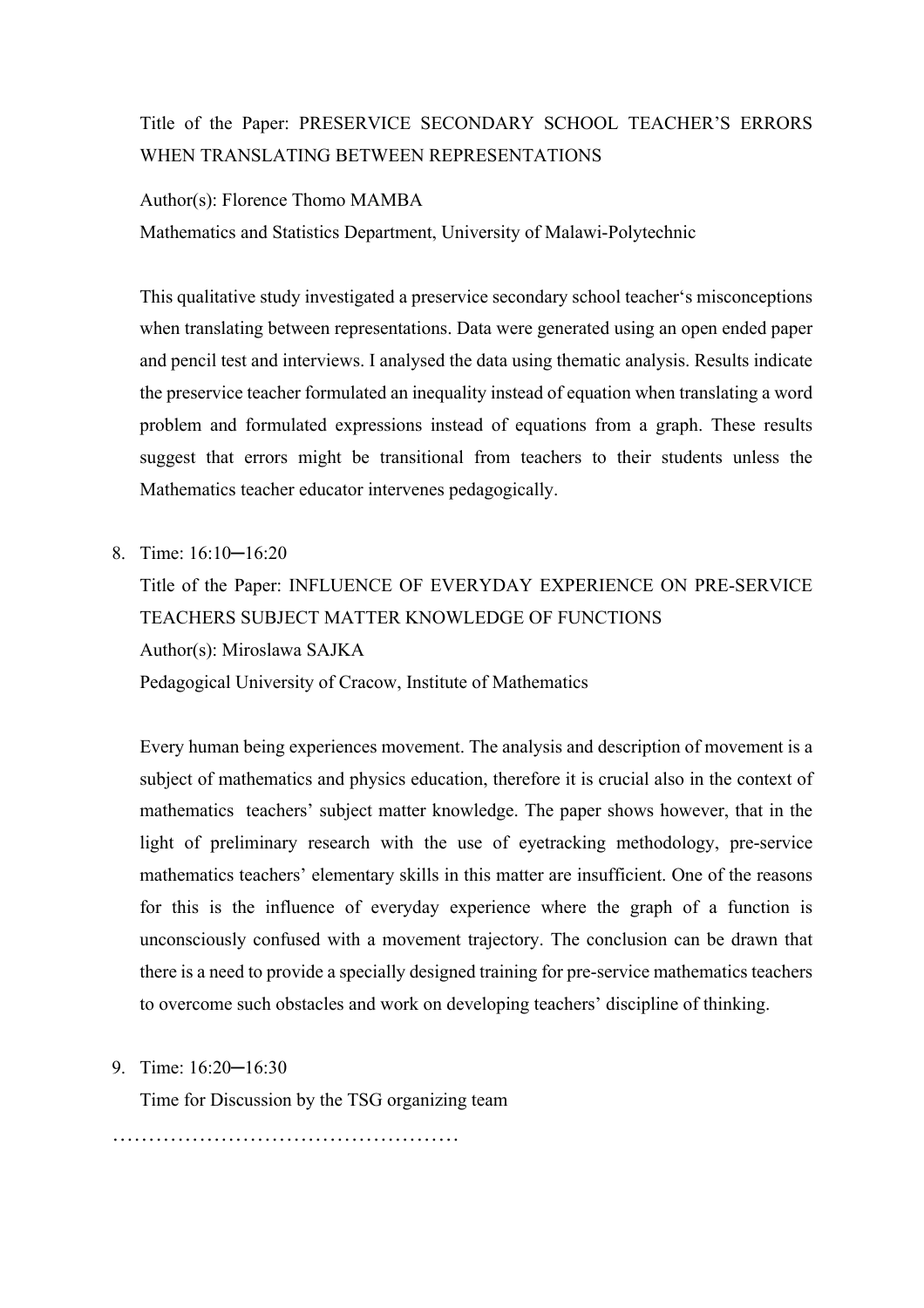## **Session 4 (717A)**

1. Time: 21:30

Short welcome to session 4 TSG 33 by the TSG organizing team

2. Time: 21:30─21:50

Title of the Paper: CONNECTING KNOWLEDGE FOR TEACHING GEOMETRY AT THE SECONDARY LEVEL WITH INSTRUCTIONAL QUALITY IN MATHEMATICS **TEACHING** Author(s): Agida G. MANIZADE & Dragana Martinovic

Radford University, USA, University of Windsor, Canada

In this study, we explore connections between theoretical knowledge for teaching mathematics at the secondary level, measured by a content-specific, short interactive (with virtual manipulatives), on-line scenario-based instrument, and teaching practice, as well as instructional quality in mathematics teaching. Since 1987, when Medley described relationships between variables within the presage-process-product and when Shulman conceptualized pedagogical content knowledge (PCK), different researchers have expanded on these works and developed their own conceptual and theoretical frameworks when describing the constructs and the connections between different types of teacher knowledge, teaching practice, evidence of instructional quality, and student outcomes. The methodology of this study included a concurrent mixed-methods approach, in which quantitative and qualitative phases of data collection were intermixed to explore research questions related to identifying the connections. The discussion of theoretical and methodological challenges related to design and analysis, as well as development of domain and instrumentation, will be presented here.

3. Time: 21:50─22:10

Title of the Paper: UPGRADING LEARNING FOR TEACHERS IN REAL ANALYSIS (ULTRA): AN INSTRUCTIONAL MODEL FOR SECONDARY TEACHER EDUCATION

Author(s): Nicholas H. WASSERMAN, Keith Weber, Juan Pablo, Mejia-Ramos & Timothy Fukawa-Connelly

Columbia University & Rutgers University, USA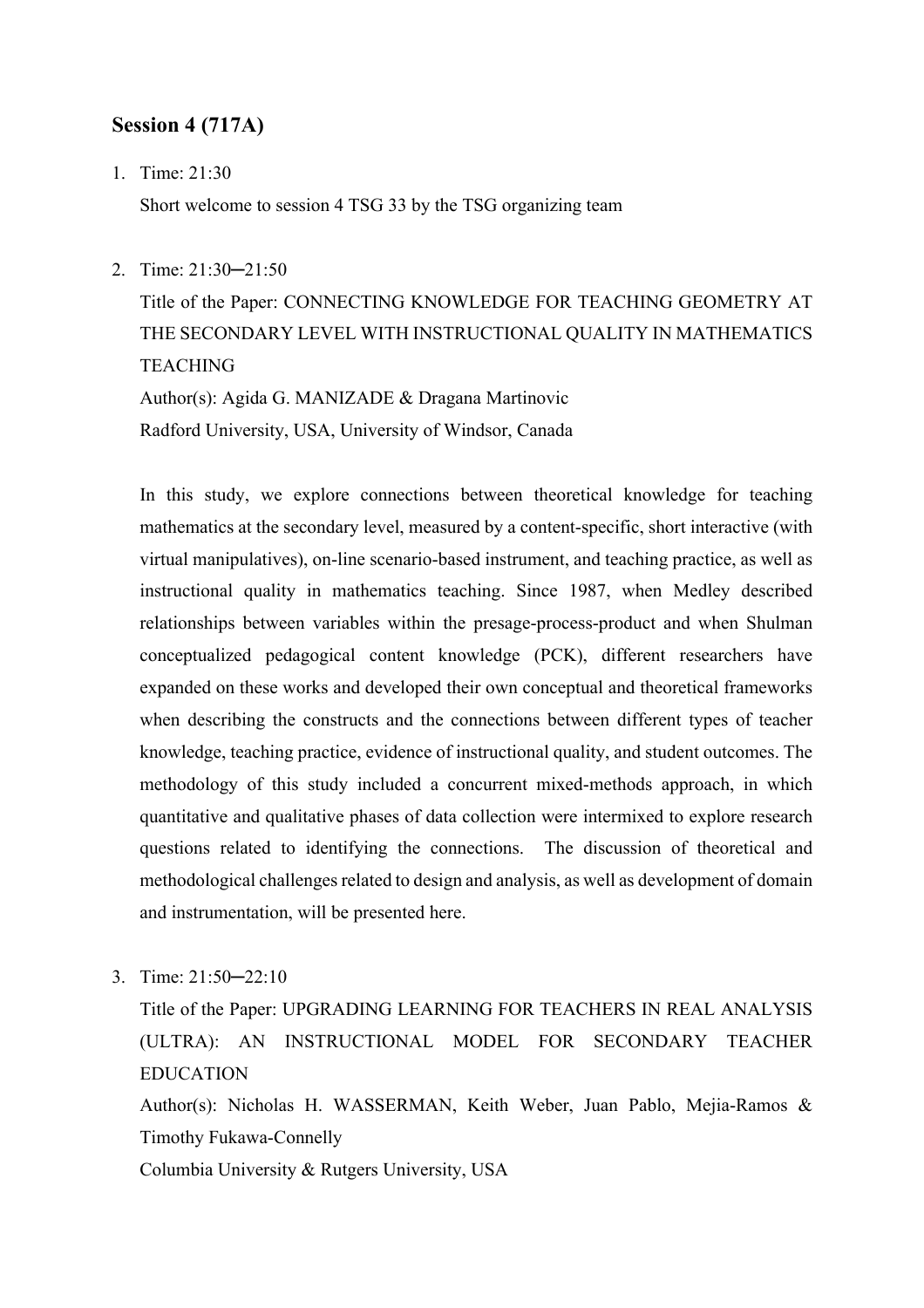In this paper, we explore the mathematical preparation of secondary teachers. In particular, we describe an instructional model – 'building up from and stepping down to teaching practice' – that we developed and has been used in advanced mathematics courses, such as real analysis. We elaborate on how the instructional model was developed in relation to theories of teacher knowledge and teacher education, as well as how the instructional model accounted for developing teacher classroom practices through 'pedagogical mathematical practices'. Findings suggest the instructional model was promising for developing mathematical and pedagogical course objectives.

#### 4. Time: 22:10─22:30

Title of the Paper: APPLICATIONS OF TEACHING SECONDARY MATHEMATICS IN UNDERGRADUATE MATHEMATICS COURSES

Author(s): Elizabeth G. ARNOLD, Elizabeth A. Burroughs, Elizabeth W. Fulton, James A. Mendoza Álvarez

James Madison University, Montana State University & University of Texas at Arlington, **USA** 

Robust preparation of future secondary mathematics teachers requires attention to the acquisition of mathematical knowledge for teaching. Many future teachers learn mathematics content primarily through mathematics major courses that are taught by mathematicians who do not specialize in teacher preparation. How can mathematics education researchers assist mathematicians in making explicit connections between the content of undergraduate mathematics courses and the content of secondary mathematics? We present an articulation of five types of connections that can be used in secondary mathematics teacher preparation and give examples of question prompts that mathematicians can use as applications of teaching secondary mathematics in undergraduate mathematics courses.

5. Time: 22:30─22:40

Title of the Paper: MATHEMATICS TEACHERS' PERCEPTIONS OF TEACHING COMPETENCIES: A STUDY OF GRADES 5 THROUGH 8 Author(s): Heather BLEECKER & Polly Dupuis Salish Kootenai College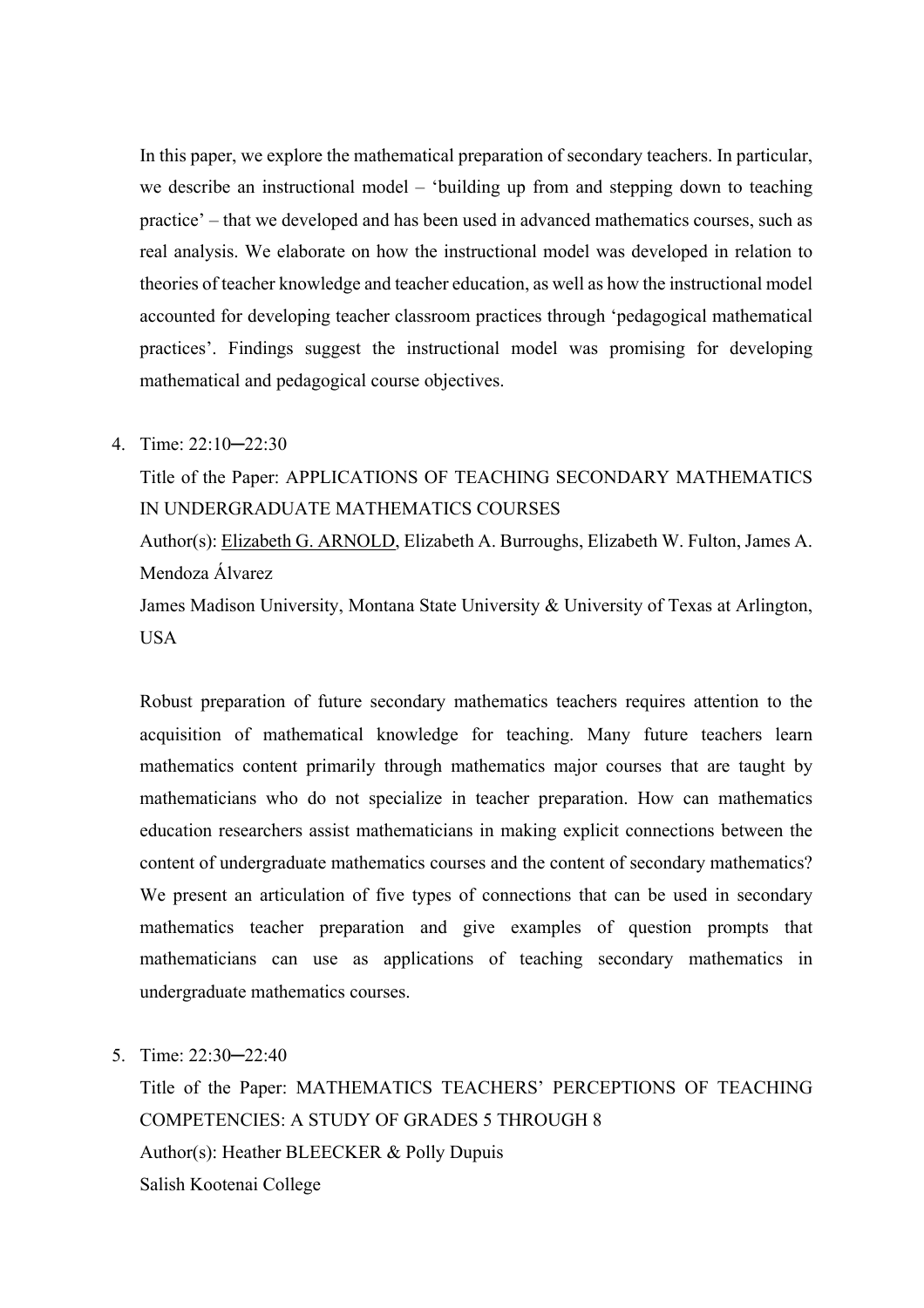Research is limited in studies that compare general pedagogical knowledge (GPK) and mathematical pedagogical content knowledge (MPCK). This research study investigates mathematics teachers' perceptions of teaching competencies including GPK and MPCK. The aim of this study was to provide current and future mathematics teachers of grades 5 through 8 and their evaluators with a summary of how the importance of pedagogical knowledge can inform mathematics teacher practice, evaluation, and professional development. Data was collected by surveying practicing mathematics teachers. Respondents perceived GPK as more important than MPCK regardless of their teacher characteristics.

### 6. Time: 22:40─22:50

Title of the Paper: IDENTIFYING MATHEMATICAL LEARNING OPPORTUNITIES IN A TASK AS A MISSING, ESSENTIAL SKILL OF TEACHING Author(s): Jodie D. Novak, Robert A. Powers, Alees T. Lee, Michelle (Morgan) KING, Adam Ruff & Shweta Naik University of Northern Colorado & Western Colorado University, USA

This research examined a potential connection between teachers' mathematical knowledge for teaching [MKT] and what they attend to when reviewing novel mathematics tasks, particularly when asked to identify the potential mathematical learning opportunities in a task. Since the opportunities directly influence the type and quality of learning that take place in the classroom, a teachers' capacity to identify learning opportunities is an essential skill for effective mathematics teachers. The results suggest experienced teachers do not explicitly attend to learning opportunities in their review.

7. Time: 22:50─23:00

Closing Discussion by the TSG organizing team

…………………………………………

## **Posters**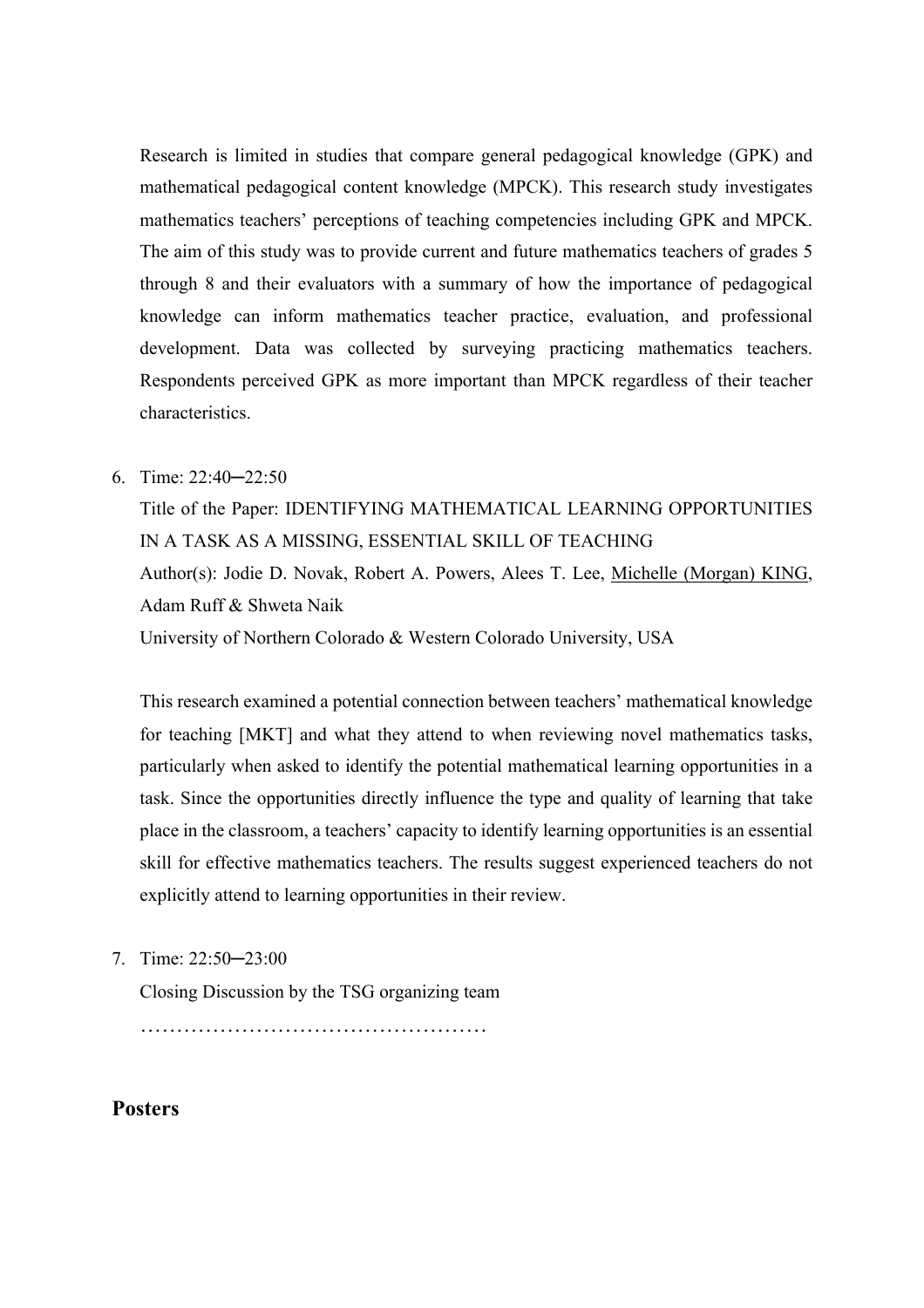#### 1. Poster presentation

Title of the Poster: THE VALIDATION OF AN ASSESSMENT INSTRUMENT FOR MEASURING MATHEMATICAL KNOWLEDGE FOR TEACHING (MKT) Author(s): Mihyun Jeon Indiana University, USA

This study aims to assess validity and reliability of assessment instrument that was designed to measure Mathematical Knowledge for Teaching ([MKT], Ball, Thames, & Phelps, 2008) by Jeon & Kim (2015). Through statistical test, this study compares the findings of this study with those of Jeon  $\&$  Kim (2015)'s study; and discusses whether the instrument can be developed in an extended content area and context by replicating the instrument development process

2. Poster presentation

Title of the Poster: THE SPECIALIZED KNOWLEDGE OF A NEW GENERATION OF MATHEMATICS TEACHERS UNDER STEM TRAINING Author(s): Jenny Patricia Acevedo-Rincón Universidad del Norte, Colombia

This paper aims to analyse the results from a case study made up of a new generation of future mathematics teachers participating in STEM experiences. Four students analyse resolution practices in everyday situations under a STEM approach to provide a broad understanding of the practices and knowledge of the group of future teachers who teach mathematics. Finally, the future teachers reflect the complexities of the processes and overlapping moments in the planning, implementation, and discussion of the mathematics lessons under a STEM model.

3. Poster presentation

Title of the Poster: A CASE STUDY ON MPCK OF JUNIOR MIDDLE SCHOOL MATHEMATICS TEACHERS WITH DIFFERENT CHARACTERISTICS

Author(s): Ruifang Zhao , Meiyue Jin, Chang Li Liaoning Normal University, China